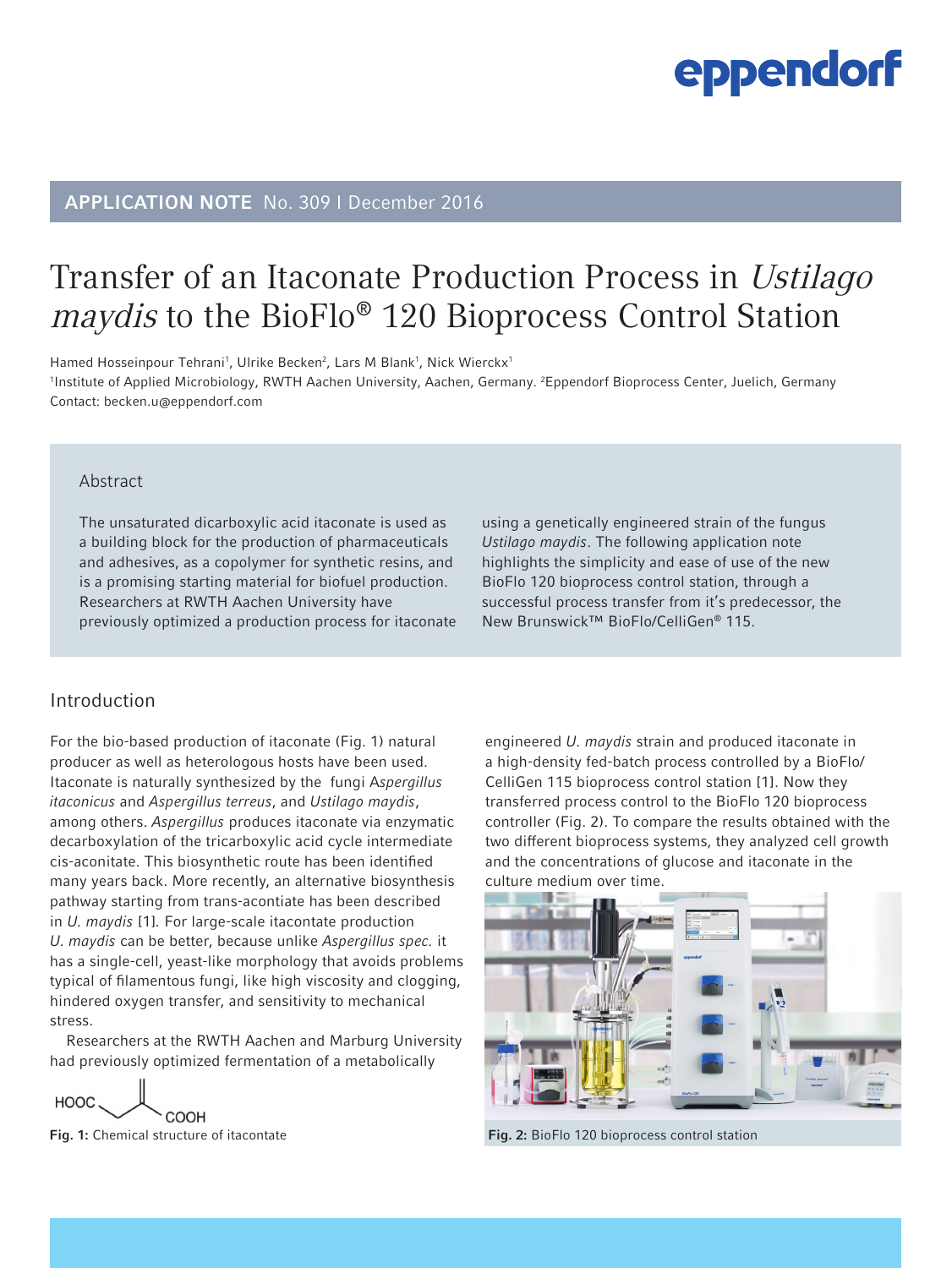### Material and Methods

#### Itaconate producer strain

The researchers had previously identified and characterized the gene cluster responsible for itaconate biosynthesis in *U. maydis*. This laid the foundation for the design of the itaconate hyper-producer strain MB215 Δ*cyp3* P*etef*ria1. Overexpression of the gene cluster regulator ria1 and deletion of the *cyp3* gene, encoding for a P450 monooxygenase, increased itaconate production by a factor of 4.5 compared to the wildtype and abolished the formation of the byproduct 2-hydroxyparaconate [1].

#### Process parameters and control

Using a BioFlo/CelliGen 115 bioprocess control station, the researchers had previously optimized the process conditions for itaconate production in *U. maydis*. For cultivations with the BioFlo 120 bioprocess controller they used the same process parameters and medium composition. *U. maydis* was cultivated in a working volume of 0.5 L in medium containing 200 g/L glucose, 4 g/L NH<sub>4</sub>Cl, 0.2 g/L MgSO<sub>4</sub>·7H<sub>2</sub>O, 0.01 g/L FeSO<sub>4</sub>∙7H<sub>2</sub>O, 0.5 g/L KH<sub>2</sub>PO<sub>4</sub>, 1 g/L yeast extract, 1 mL/L vitamin solution, and 1 mL/L trace element solution. The temperature was set to 30°C. The pH was maintained at 6.0 to 6.5 by automatic addition of 10 M NaOH. Dissolved oxygen was controlled at 80 % by aeration with a rate of 1 L/min (2 vvm) and automatic adjustment of the agitation speed between 700 and 1,200 rpm. Process parameters were controlled with the Eppendorf bioprocess control software (Fig. 3) built into the controller. The researchers inoculated the cultures to an optical density (OD $_{600}$ ) of 0.75 and

Results

To compare the performance of the processes controlled by the BioFlo/CelliGen 115 and BioFlo 120 bioprocess control stations, the researchers analyzed the cell density of the culture and the concentrations of glucose and itaconate in the culture supernatant over the duration of the processes. Figures 4A and B show previously published results obtained with the BioFlo/CelliGen 115 controller [1]. Results obtained with the BioFlo 120 bioprocess controller were very similar (Figure 4C and D). Within 96 hours the glucose in the culture medium was completely consumed, but temporarily raised again by a single feed pulse at that timepoint. Glucose

cultivated them for 168 hours. After 96 hours they fed the cultures with a single feed pulse of glucose.

#### Analytics

DO, temperature, and pH were measured online using analog sensors. The cell density was quantified offline by measuring the  $OD_{600}$  of the culture. The researchers quantified the concentrations of glucose and itaconate in the culture supernatant by HPLC.

|                                                                   |                          | Setup                        |                    | 29 Nov 2016 10:28                   |                           |  |
|-------------------------------------------------------------------|--------------------------|------------------------------|--------------------|-------------------------------------|---------------------------|--|
| Vessel                                                            | TYPE<br>Autoclavable     | SIZE<br>2L                   | MOTOR<br>ESM80K-C1 | TEMP CONTROL<br><b>Heat Blanket</b> | DRIVE<br>Direct           |  |
| GasFlow                                                           | <b>TMFCS</b><br>1        | RANGE SEPM<br>$0.040 - 20.0$ |                    |                                     |                           |  |
| Sensor 1                                                          | <b>TYPE</b><br>pH Analog |                              |                    |                                     |                           |  |
| Sensor <sub>2</sub>                                               | <b>TYPE</b><br>DO Analog |                              |                    |                                     |                           |  |
| Analog IO                                                         | ACTIVE<br>Yes            |                              |                    |                                     | $\boldsymbol{\mathsf{x}}$ |  |
| <b>System</b>                                                     |                          | Software                     | Recipe             |                                     | Hardware                  |  |
| 뿦<br>$\bullet$ $\overline{\mathbb{L}}_{a}^{a}$<br>$\backsim$<br>ブ |                          |                              |                    |                                     |                           |  |

Fig. 3: Eppendorf bioprocess control software. The setup screen allows to select the vessel and sensors intended to use. All fields in the gas flow indicator and the analog input/output indicator section automatically populate based on the controller configuration.

consumption was accompanied by an increase in cell density to an  $OD_{600}$  of around 120 and then stayed almost constant until the end of the process. The itaconate concentration in the culture supernatant increased almost linearly to approximately 60 g/L after 168 hours.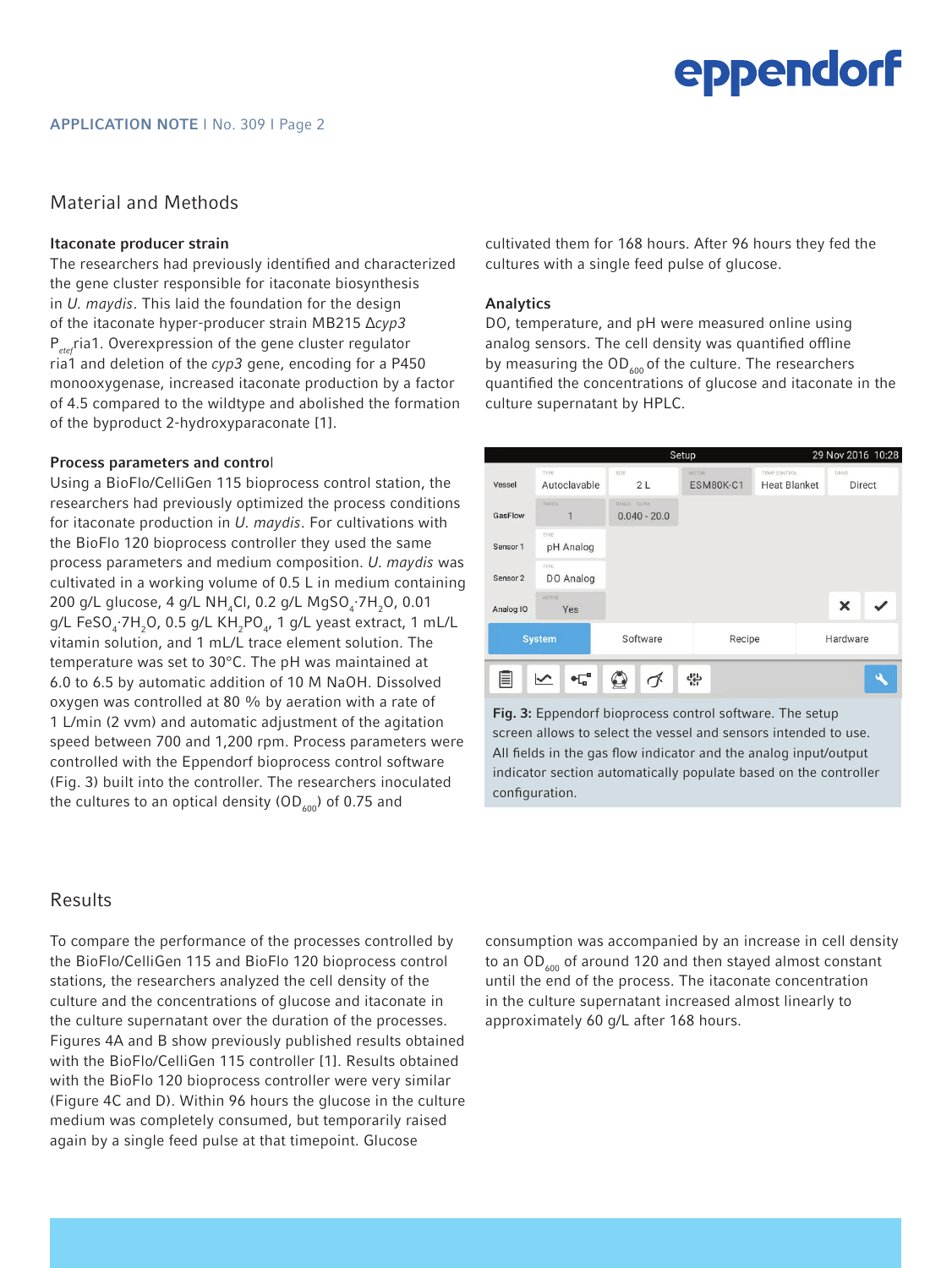#### APPLICATION NOTE I No. 309 I Page 3



Fig. 4: High-density fermentation of *U. maydis* MB215 Δcyp3 P<sub>etef</sub>ria1 controlled with a BioFlo/CelliGen 115 (A, B) and BioFlo 120 (C, D) bioprocess control station. The glucose concentration in the culture supernatant, the optical density of the culture (A, C), and the itaconate concentration in the supernatant (B, D) were quantified offline.

### Conclusion

By metabolic strain engineering and optimization of bioprocess parameters and medium composition, researchers at the RWTH Aachen increased the itaconate production by *U. maydis* to an industrially relevant level. In just a short period of time working with the new BioFlo 120, the researchers were able to reproduce the results from an

already optimized production process on the new system. Impressed with its ease of use, Hamed Tehrani, lead researcher on the project concluded "The results were the same when compared to the BioFlo/CelliGen 115, but the BioFlo 120 proved much easier to use."

### Literature

[1] Geiser E, Przybilla SK, Engel M, Kleineberg W, Büttner L, Sarikaya E, den Hartog T, Klankermayer J, Leitner W, BölkerM, Blank LM, Wierckx N (2016) Genetic and biochemical insights into the itaconate pathway of *Ustilago maydis* enable enhanced production. *Metabolic engineering*. 38:427-435